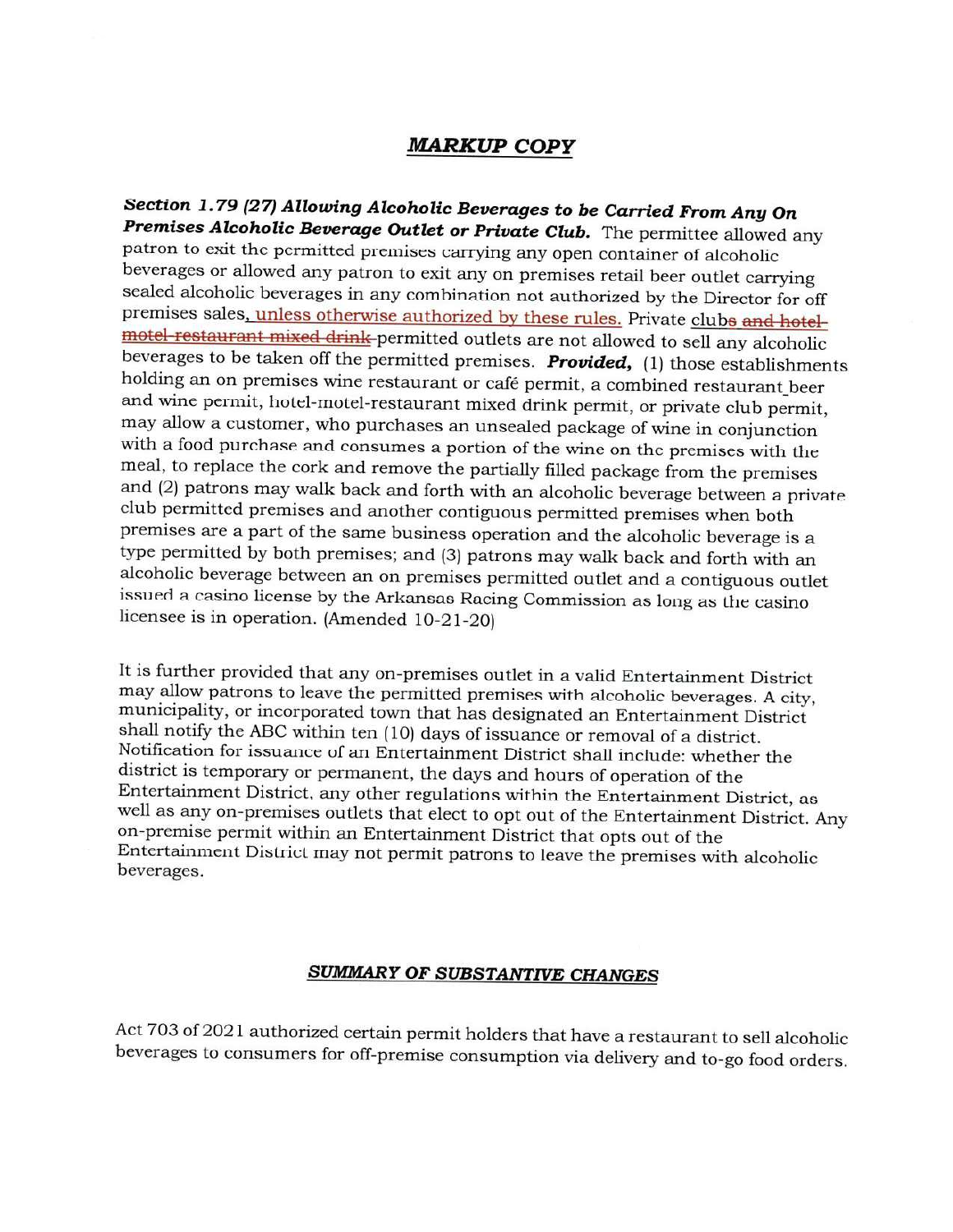**Stricken language would be deleted from and underlined language would be added to present law. Act 703 of the Regular Session**

| 1      | State of Arkansas<br>As Engrossed: S3/9/21 H3/18/21<br>A Bill                 |
|--------|-------------------------------------------------------------------------------|
| 2      | 93rd General Assembly                                                         |
| 3      | <b>SENATE BILL 339</b><br>Regular Session, 2021                               |
| 4      |                                                                               |
| 5      | By: Senator J. English                                                        |
| 6      | By: Representative Pilkington                                                 |
| 7<br>8 | <b>For An Act To Be Entitled</b>                                              |
| 9      | AN ACT TO AUTHORIZE CERTAIN PERMIT HOLDERS TO SELL                            |
| 10     | ALCOHOLIC BEVERAGES DIRECTLY TO CONSUMERS TO BE                               |
| 11     | CONSUMED OFF-PREMISES OR DELIVERED TO THE CONSUMER AT                         |
| 12     | A LOCATION OFF-PREMISES; AND FOR OTHER PURPOSES.                              |
| 13     |                                                                               |
| 14     |                                                                               |
| 15     | <b>Subtitle</b>                                                               |
| 16     | TO AUTHORIZE CERTAIN PERMIT HOLDERS TO                                        |
| 17     | SELL ALCOHOLIC BEVERAGES DIRECTLY TO                                          |
| 18     | CONSUMERS TO BE CONSUMED OFF-PREMISES OR                                      |
| 19     | DELIVERED TO THE CONSUMER AT A LOCATION                                       |
| 20     | OFF-PREMISES.                                                                 |
| 21     |                                                                               |
| 22     |                                                                               |
| 23     | BE IT ENACTED BY THE GENERAL ASSEMBLY OF THE STATE OF ARKANSAS:               |
| 24     |                                                                               |
| 25     | SECTION 1. DO NOT CODIFY. Legislative findings.                               |
| 26     | The General Assembly finds that:                                              |
| 27     | (1) The coronavirus 2019 (COVID-19) pandemic has disrupted the                |
| 28     | economy and the lives of millions of Americans;                               |
| 29     | (2) Businesses across the country have shifted operation models               |
| 30     | in order to comply with consumer demand and government-imposed restrictions;  |
| 31     | (3) The food service industry in particular has seen the most                 |
| 32     | disruption, with business revenue diminished by both capacity limitations and |
| 33     | increased costs of compliance with new health safety protocols;               |
| 34     | $(4)$ With more than one hundred twenty thousand (120,000) food               |
| 35     | service industry jobs in this state, the food service industry is a driving   |
| 36     | force in Arkansas's economy;                                                  |

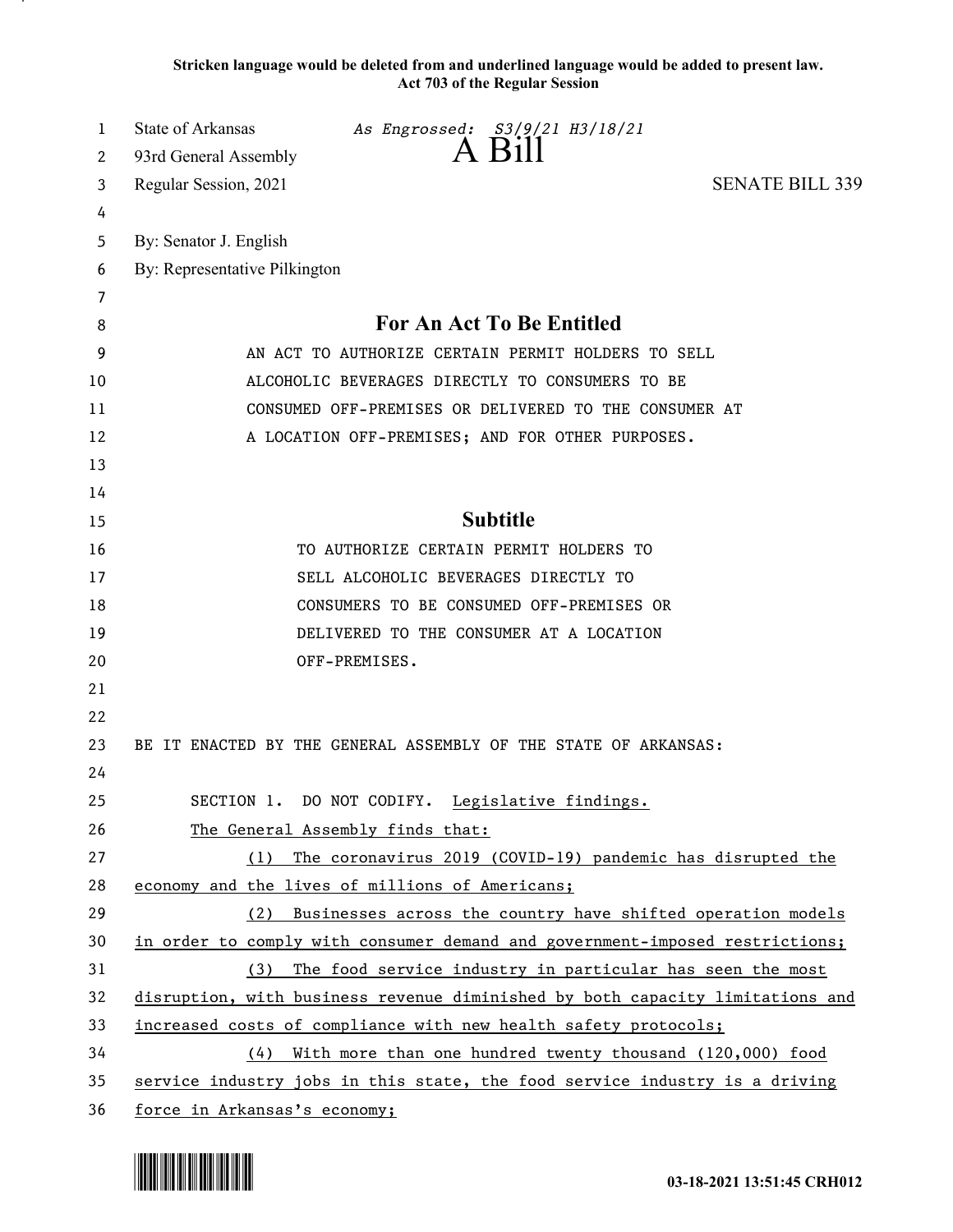| 1  | (5) In this new economy, the food service industry can only                   |
|----|-------------------------------------------------------------------------------|
| 2  | survive through adaptation, including without limitation delivery and take-   |
| 3  | out models;                                                                   |
| 4  | Current law prohibits business owners in the food service<br>(6)              |
| 5  | industry from selling and delivering certain products to their consumers;     |
| 6  | The Governor's Executive Order eliminated restrictions to<br>(7)              |
| 7  | allow the food service industry to sell for take-out or to deliver food       |
| 8  | purchases that included alcoholic beverages with certain limitations;         |
| 9  | This flexibility has allowed hundreds of restaurants to<br>(8)                |
| 10 | adapt in order to keep doors open for business and to keep employees working; |
| 11 | and                                                                           |
| 12 | The Governor's Executive Order allowing this flexibility is<br>(9)            |
| 13 | temporary and could expire in the near future, leaving hundreds of business   |
| 14 | owners and thousands of employees with less income and security.              |
| 15 |                                                                               |
| 16 | SECTION 2. Arkansas Code Title 3, Chapter 4, Subchapter 1, is amended         |
| 17 | to add an additional section to read as follows:                              |
| 18 | 3-4-107. Alcoholic beverages with food purchase - Definitions.                |
| 19 | (a) A restaurant holding a valid alcoholic beverage permit may sell           |
| 20 | alcoholic beverages in a sealed container during legal operating hours        |
| 21 | directly to a consumer twenty-one (21) years of age or older along with the   |
| 22 | purchase of a meal as defined in § 3-9-202:                                   |
| 23 | (1) At the point of sale to be consumed off-premises;                         |
| 24 | At the drive-through to be consumed off-premises;<br>(2)                      |
| 25 | At the curbside to be consumed off-premises; or<br>(3)                        |
| 26 | Delivered to a consumer at a location off-premises.<br>(4)                    |
| 27 | (b) A permit holder authorized to deliver alcoholic beverages under           |
| 28 | this section shall deliver the alcoholic beverages by an employee of the      |
| 29 | permit holder and not through a third-party delivery system.                  |
| 30 | (c) A permit holder authorized to deliver alcoholic beverages under           |
| 31 | this section may deliver alcoholic beverages directly to a consumer only in a |
| 32 | wet county or area.                                                           |
| 33 | This section does not apply to a:<br>(d)                                      |
| 34 | Private club; or<br>(1)                                                       |
| 35 | Restaurant located in a dry area.<br>(2)                                      |
| 36 | A permit holder authorized to sell alcoholic beverages with the<br>(e)        |

03-18-2021 13:51:45 CRH012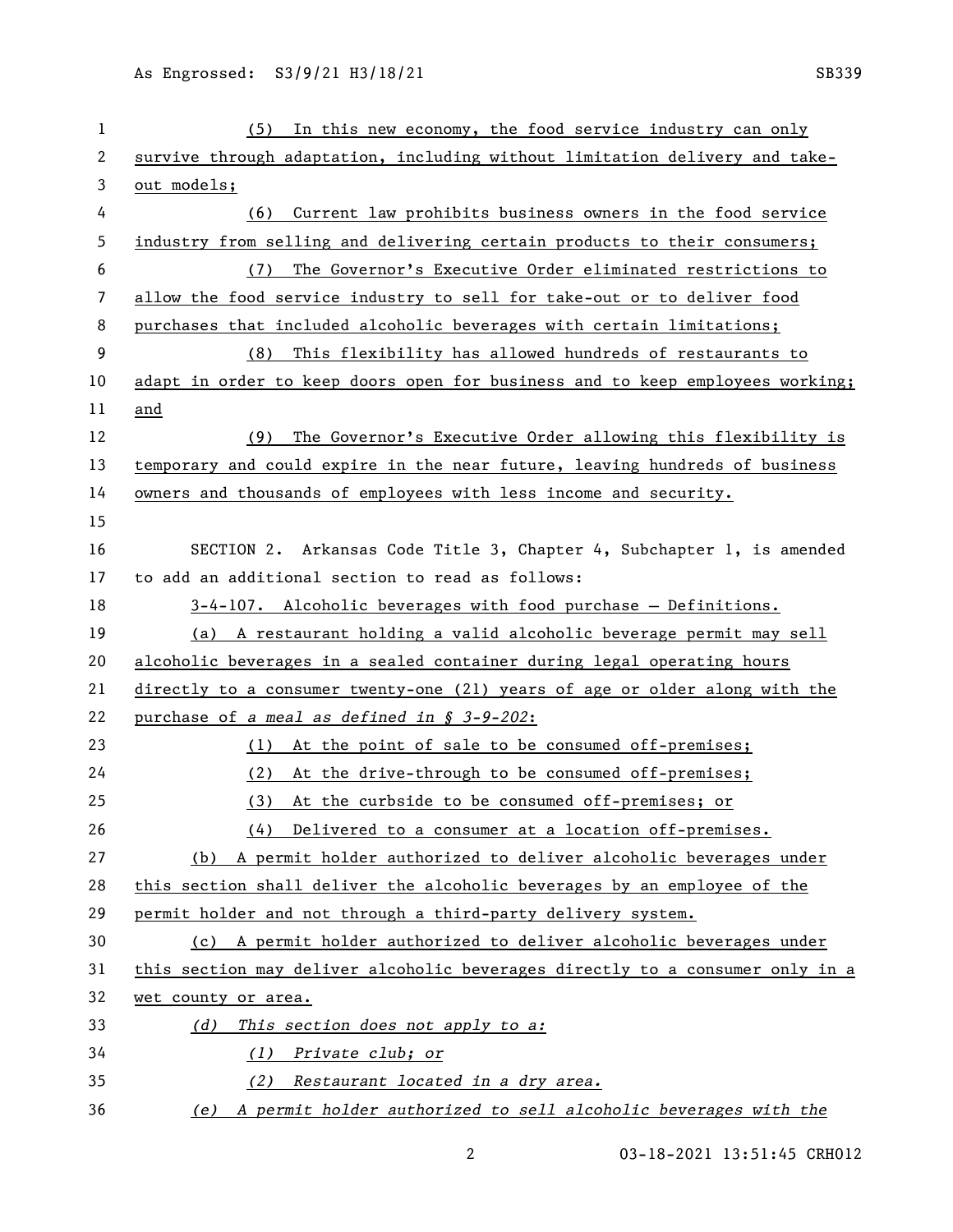| 1  | purchase of a meal under this section is limited to the following quantities  |
|----|-------------------------------------------------------------------------------|
| 2  | per sale:                                                                     |
| 3  | (1) Seventy-two ounces (72 oz.) of beer, malt beverages, or hard              |
| 4  | cider, or the equivalent of one (1) standard six-pack;                        |
| 5  | (2) Seven hundred fifty milliliters (750 ml) of wine, or the                  |
| 6  | equivalent of one (1) bottle; and                                             |
| 7  | $(3)$ Thirty-two ounces $(32 \text{ oz.})$ of spirituous liquors as defined   |
| 8  | in subdivision (h)(3) of this section, or the equivalent of four (4) eight-   |
| 9  | ounce drinks.                                                                 |
| 10 | (f) Unless authorized by local election under $\S$ 3-3-210, a permit          |
| 11 | holder shall not sell alcoholic beverages under this section on a Sunday.     |
| 12 | $(g)$ The Director of the Alcoholic Beverage Control Division shall           |
| 13 | adopt rules to implement and administer this section.                         |
| 14 | (h) As used in this section:                                                  |
| 15 | (1) "Alcoholic beverages" means beer, malt beverages, hard                    |
| 16 | ciders, vinous liquors, or spirituous liquors;                                |
| 17 | (2) "Restaurant" means a public or private place that:                        |
| 18 | (A) Is kept, used, maintained, advertised, and held out to                    |
| 19 | the public or to a private or restricted membership as a place where complete |
| 20 | meals are actually and regularly served;                                      |
| 21 | (B) Provides adequate and sanitary kitchen and dining                         |
| 22 | equipment;                                                                    |
| 23 | Has a seating capacity of at least twenty-five (25)<br>(C)                    |
| 24 | persons;                                                                      |
| 25 | Employs a sufficient number and variety of employees<br>(D)                   |
| 26 | to prepare, cook, and serve suitable food for its guests or members;          |
| 27 | (E) Serves at least one (1) meal per day; and                                 |
| 28 | $(F)$ Is open a minimum of five (5) days per week, with the                   |
| 29 | exception of holidays, vacations, and periods of redecorating; and            |
| 30 | $(3)$ (A) "Spirituous liquors" includes mixed drinks or specialty             |
| 31 | drinks that are made by the permit holder at the premises.                    |
| 32 | (B) "Spirituous liquors" does not include unmixed spirits                     |
| 33 | or spirits in the manufacturer's original containers.                         |
| 34 |                                                                               |
| 35 | SECTION 3. DO NOT CODIFY.<br>Rules.                                           |
| 36 | (a) When adopting the initial rules required under this act, the              |

03-18-2021 13:51:45 CRH012